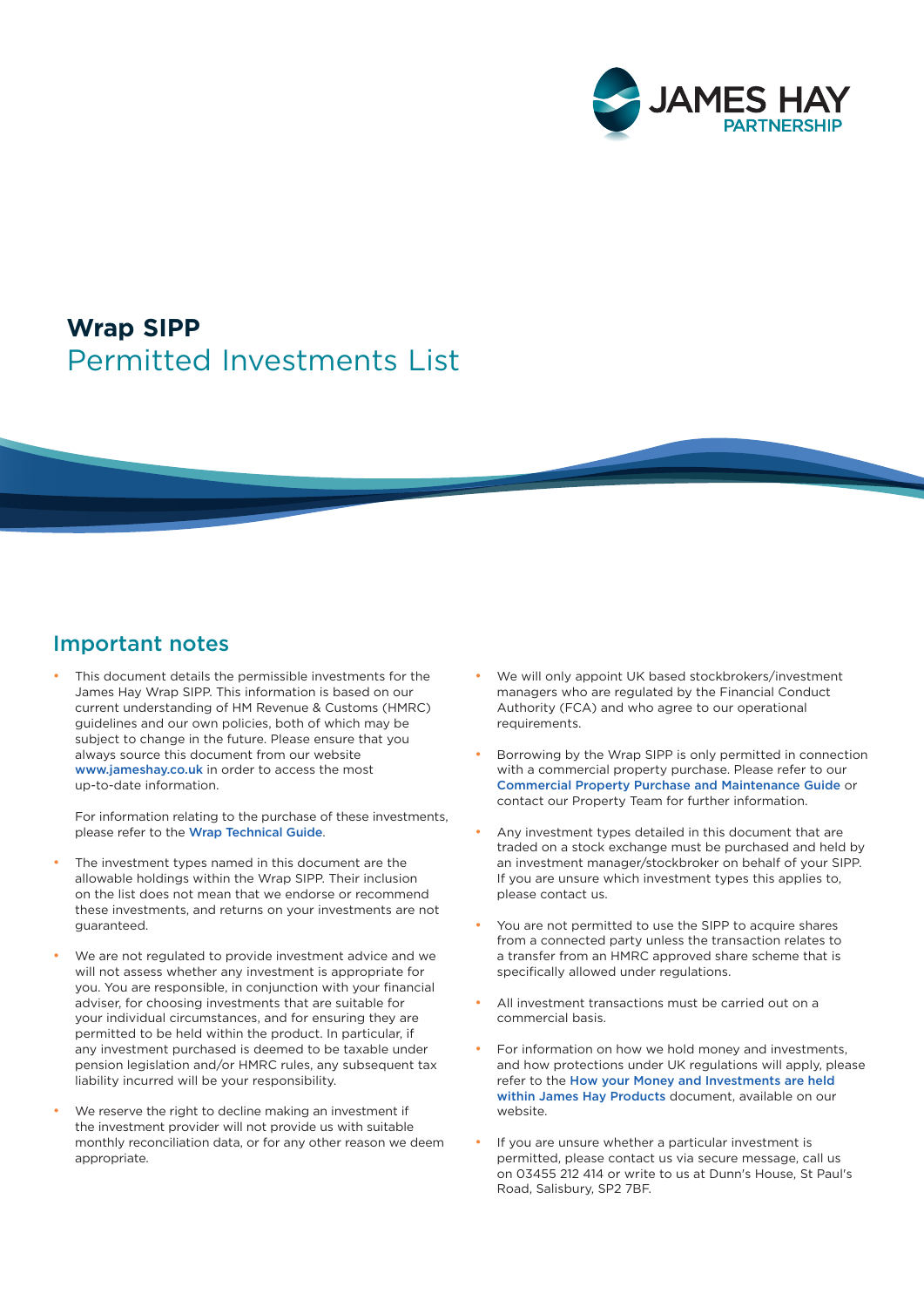### Permitted investments

| Unit trusts and OEICs held<br>in the Investment Centre <sup>1</sup>                                                                  | The Investment Centre range of funds for the Wrap are a mixture of authorised unit trusts and<br>Open Ended Investment Companies (OEICs), which qualify as Collective Investment Schemes.                                                                                                                                                                                                                                                                                                                                                                                                                                                                                                                                                                                                                                                                                                               |
|--------------------------------------------------------------------------------------------------------------------------------------|---------------------------------------------------------------------------------------------------------------------------------------------------------------------------------------------------------------------------------------------------------------------------------------------------------------------------------------------------------------------------------------------------------------------------------------------------------------------------------------------------------------------------------------------------------------------------------------------------------------------------------------------------------------------------------------------------------------------------------------------------------------------------------------------------------------------------------------------------------------------------------------------------------|
| Investments traded via a<br>panel stockbroker                                                                                        | Stocks and shares can be purchased and held with a stockbroker from our panel, including<br>those traded on the London Stock Exchange, Alternative Investment Market (AIM), an HMRC<br>recognised stock exchange or FCA recognised investment exchange.<br>This covers most transferable securities, including investment trusts, Closed Ended Investment<br>Funds, UK REITs (Real Estate Investment Trusts), government securities, debenture and loan<br>stocks, depositary interests and depositary receipts, shares in companies (equities), fixed<br>interest securities issued by government or other bodies, warrants (for equities), Permanent<br>Interest Bearing Shares (PIBS), convertible securities and Exchange Traded Funds (ETFs).                                                                                                                                                      |
| <b>Fixed term deposit</b><br>accounts with providers<br>on our Cash Panel                                                            | Cash deposit accounts opened for a fixed term with any of the banking providers on our Cash<br>Panel. Interest is paid at the rate set on the day that the money is received by the banking<br>provider, and no withdrawals/closures are permitted during the term. Please visit the Cash Deposit<br>Accounts page of our website www.jameshay.co.uk for availability and further information.                                                                                                                                                                                                                                                                                                                                                                                                                                                                                                          |
| <b>OEICs, unit trusts and</b><br>units/shares in Collective<br><b>Investment Schemes not</b><br>held on the Investment<br>Centre $1$ | Where they are not available within the Investment Centre, the following may be permitted to be<br>held directly:<br>Open Ended Investment Companies (OEICs) that are:<br>٠<br>within the meaning of section 236 of the Financial Services and Markets Act 2000<br>(FSMA 2000) and are UK incorporated and FCA regulated, or<br>constituted outside the UK and are recognised schemes for the purposes of Part 17 of<br>FSMA 2000.<br>Authorised unit trusts which are based in the UK and FCA regulated.<br>٠                                                                                                                                                                                                                                                                                                                                                                                          |
| Managed portfolios of<br>collective investments <sup>1</sup>                                                                         | Managed portfolio arrangements provided by an FCA regulated company which invests in<br>Collective Investment Schemes that qualify as permissible investments, in accordance with the<br>'Units/shares in Collective Investment Schemes' section above.                                                                                                                                                                                                                                                                                                                                                                                                                                                                                                                                                                                                                                                 |
| Investments held by an<br>investment manager/<br>stockbroker not on our<br>panel                                                     | The investment manager/stockbroker must be UK based and FCA regulated, and agree to<br>our operational requirements. Please visit our website for a list of the third parties with whom<br>we currently have agreements, and refer to your chosen investment manager/stockbroker for<br>further information.                                                                                                                                                                                                                                                                                                                                                                                                                                                                                                                                                                                            |
| <b>Deposit accounts</b>                                                                                                              | Other than the SIPP bank account held with our banking provider(s) and any fixed term deposit<br>accounts from our Cash Panel, any deposit account must be held by an investment manager in<br>their nominee's name.                                                                                                                                                                                                                                                                                                                                                                                                                                                                                                                                                                                                                                                                                    |
| Investment plans <sup>1</sup>                                                                                                        | Investment plans provided by an FCA regulated company which are designed to be held by the<br>trustees of a registered pension scheme.                                                                                                                                                                                                                                                                                                                                                                                                                                                                                                                                                                                                                                                                                                                                                                  |
| Insurance company<br>managed funds and unit<br>linked funds                                                                          | The insurance company must either be based and authorised within the UK, or based and<br>authorised on the Isle of Man under the Manx Insurance Act 1986 and authorised by the FCA to<br>carry out investment business in the UK.                                                                                                                                                                                                                                                                                                                                                                                                                                                                                                                                                                                                                                                                       |
| Structured products <sup>1</sup>                                                                                                     | The structured product must either be:<br>۰<br>a deposit account with a licensed deposit taker, based in the UK on terms under which any<br>interest or premium paid is according to a formula which involves the performance of an<br>index or combination of indices (other than money market indices). The term must be for<br>a specified period with access being available during the term, albeit at possible penalties,<br>but with partial withdrawals not allowed; or<br>an equity based product which provides an agreed level of income or growth over a<br>٠<br>specified investment period, with the return of initial capital at the end of the investment<br>period linked by a pre-set formula to the performance of an index or a combination of<br>indices or a 'basket' of listed shares. The underlying equity investment must itself be listed<br>on a recognised stock exchange. |

<sup>1</sup> Please note that these investment types could be 'Complex Products' and if so, we will only allow you to invest in them if you have received financial advice. Please see the section on Complex Products for more information.

For a list of current HMRC recognised stock exchanges, please visit [www.gov.uk/guidance/recognised-stock-exchanges](http://www.gov.uk/guidance/recognised-stock-exchanges).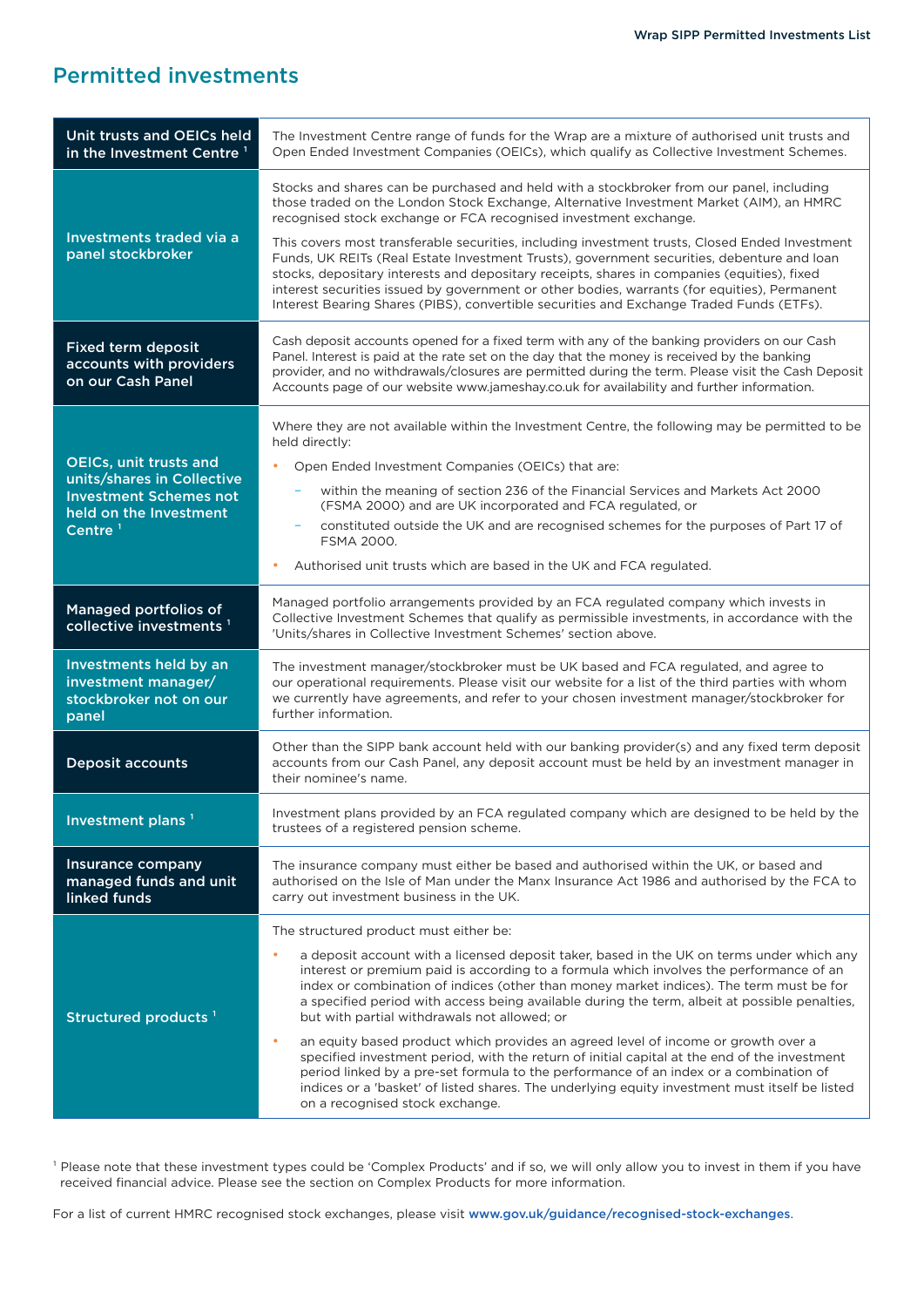### Permitted investments (continued)

| <b>National Savings and</b><br>Investments (NS&I)<br>products | The NS&I product must be able to be owned by a corporate trustee and must pay out in the<br>event of the death of the underlying pension scheme member.                                                                                                                                                                                                                             |
|---------------------------------------------------------------|-------------------------------------------------------------------------------------------------------------------------------------------------------------------------------------------------------------------------------------------------------------------------------------------------------------------------------------------------------------------------------------|
| <b>Venture Capital Trusts</b><br>(VCTs)                       | Venture Capital Trusts (VCTs) that are listed, or dealt, on an HMRC or FCA recognised stock<br>exchange. These must be purchased and held by a UK based stockbroker/investment manager<br>who is FCA regulated.<br>The Wrap SIPP can only buy shares in a VCT through the stock exchange and not directly<br>through a new issue.                                                   |
| <b>Commercial property</b>                                    | Direct purchase of commercial property in the UK (including agricultural land, hotels, nursing<br>homes, and public houses). Please note that the direct purchase of residential property,<br>or commercial property overseas, is not permitted within the Wrap SIPP. Please read the<br>Commercial Property Purchase and Maintenance Guide on our website for further information. |

## Investments permitted under certain circumstances

If you already hold one of these types of investments in your Wrap SIPP, you may be able to make additional investments (top ups) into the same investment, subject to our review and requirements in place at the time the top up investment is requested. If you wish to top up an existing investment, please read our [Specialist Investments \(also known as Non-Standard Investments\) Guide](https://www.jameshay.co.uk/OldCMS/DocumentView.aspx?DocumentID=3150) which is available from our website at www.jameshay.co.uk.

New investments (other than top ups) are no longer permitted into these types of specialist investments.

| Non-Mainstream Pooled Investments (NMPIs)<br>including Unregulated Collective Investment Schemes<br>(including Overseas UCIS) and similar vehicles | Shares in unquoted private companies<br>(both UK and overseas) |
|----------------------------------------------------------------------------------------------------------------------------------------------------|----------------------------------------------------------------|
| Loans to unconnected third parties                                                                                                                 | Pooled investment vehicles and syndicates where the            |
| (excluding individuals, sole traders and                                                                                                           | member cannot influence or control the investment              |
| partnerships with three or fewer partners)                                                                                                         | (known as 'Genuinely Diverse Commercial Vehicles')             |